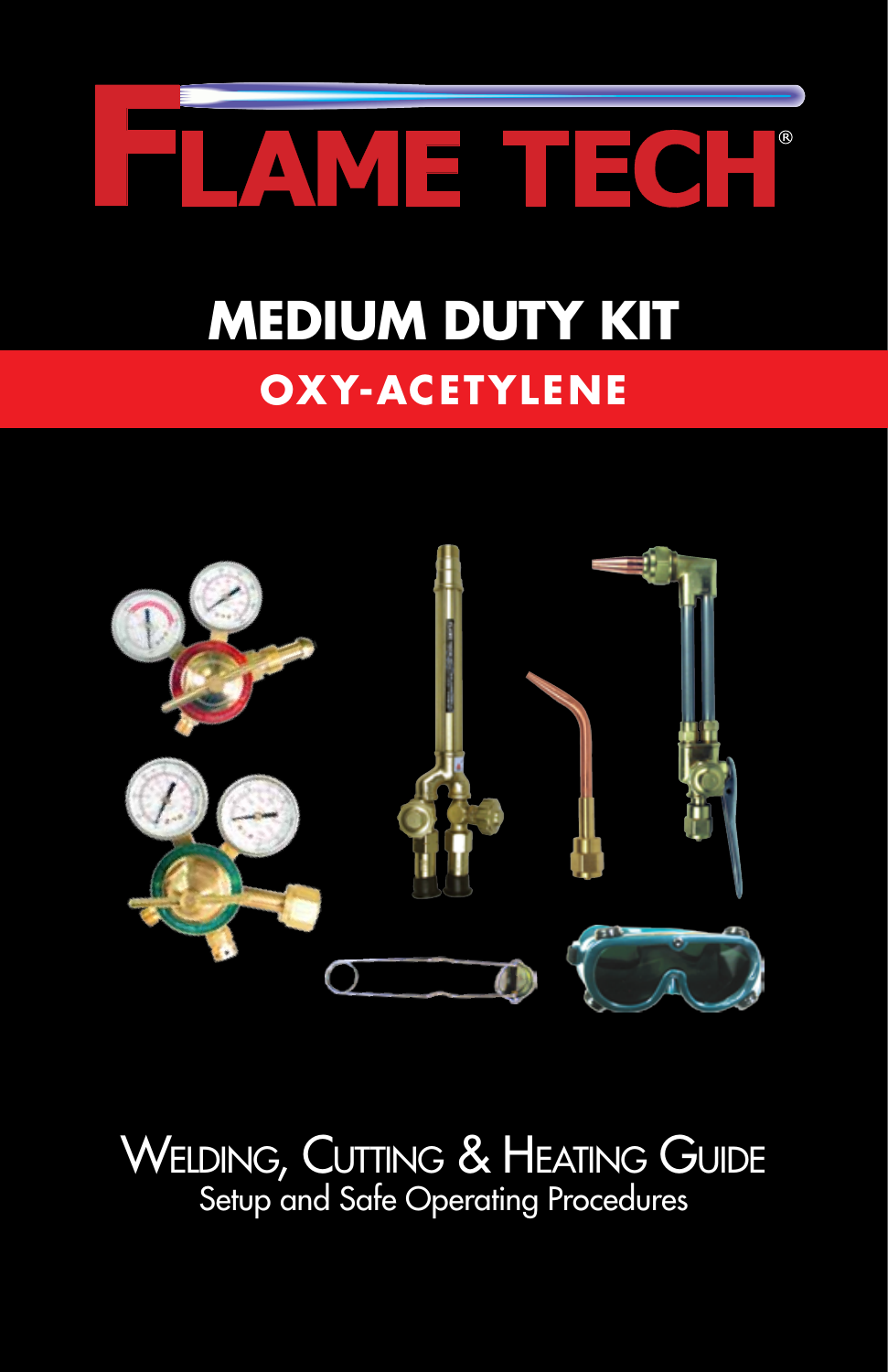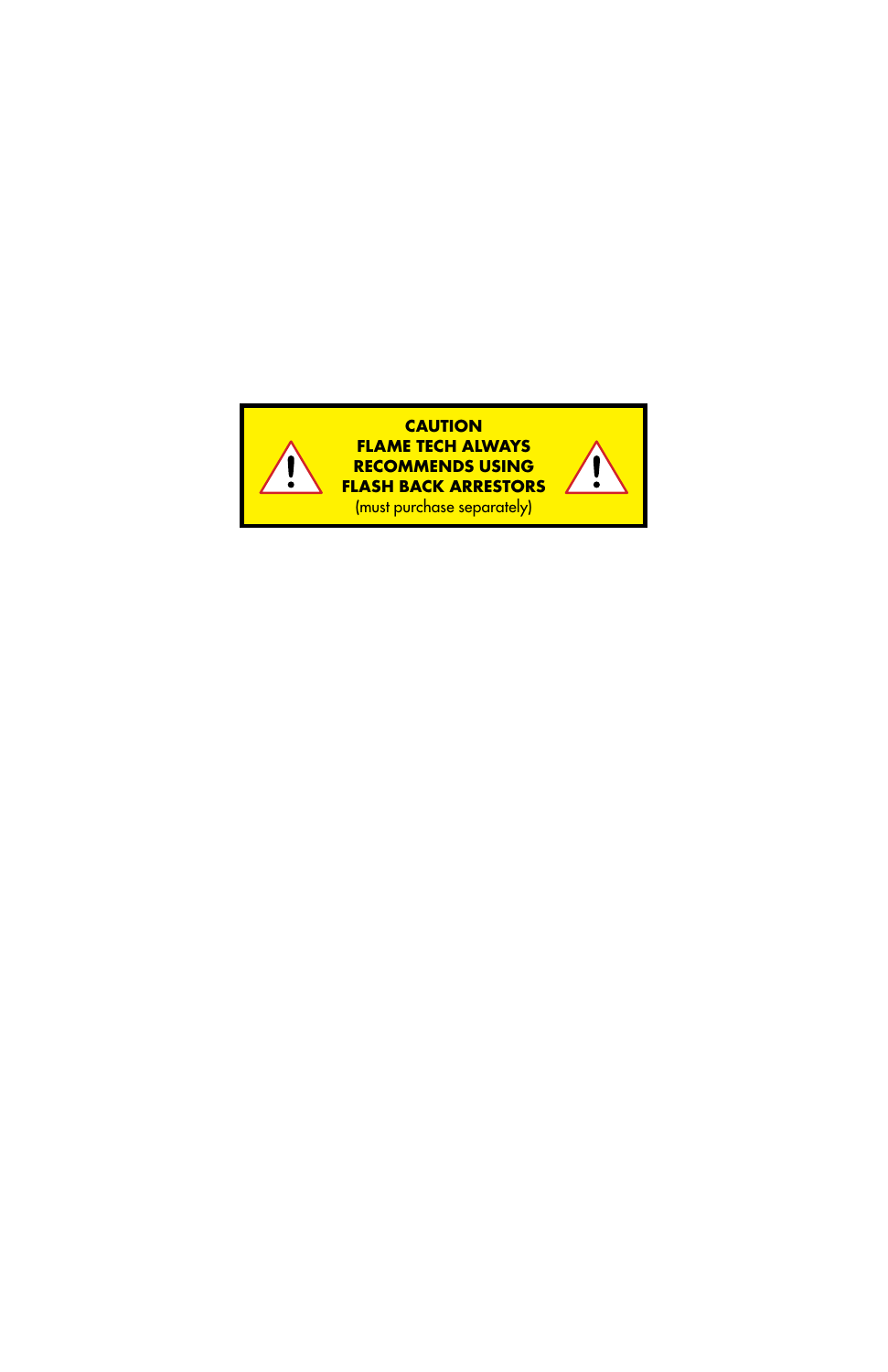

### **Please read the following carefully**

The parts diagram(s) in this manual are provided for reference only. Neither the manufacturer nor distributor makes any representation or warranty of any kind to the buyer that he or she is qualified to make any repairs to the product. Flame Technologies and/or your distributor expressly state that all repairs and part replacements should be undertaken by certified and licensed technicians and not by the buyer. The buyer assumes all risk and liability arising out of his or her repairs to the original product or replacement parts thereto; or, arising out of his or her installation of replacement parts hereto.

### **Foreword**

The equipment you have purchased was thoroughly tested and inspected when it left the factory. With reasonable care, and by following the instructions, it will give you many years of efficient, trouble-free service.

The instructions, applications and techniques described in this manual are designed to aid you in the basic principles of welding, flame cutting, brazing, silver soldering, heating and the safe use of gases, regulators and torches.

#### **Read this book thoroughly and follow instructions!**

**Failure to use OSHA recommended flashback arrestors could result in serious personal injury or death.**

**Contact flame technologies or your distributor for correct size of flashback arrestors to use.**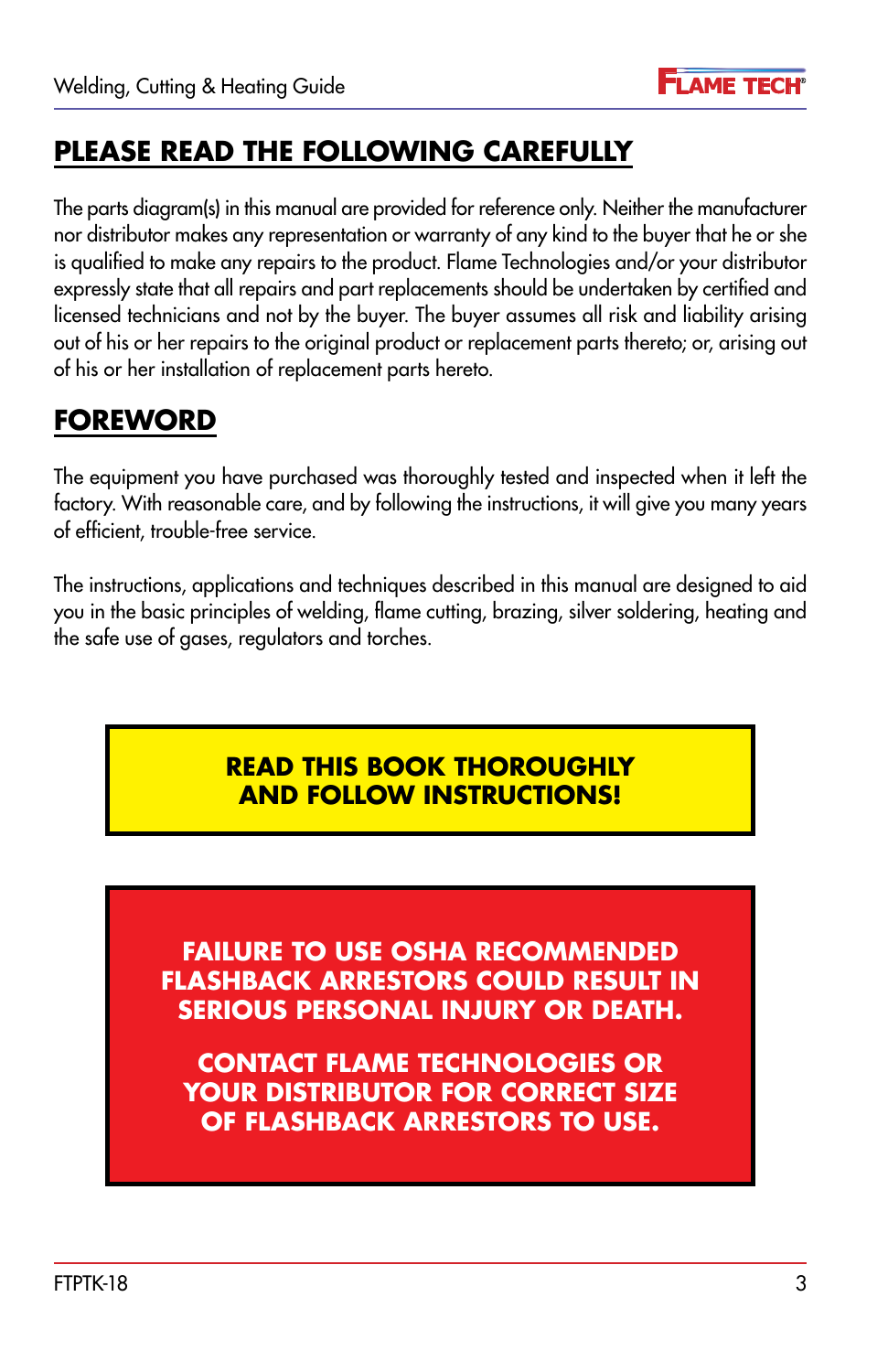**FLAME TECH<sup>®</sup>** 

### **Important**

- • Always wear safety goggles with tinted lenses.
- • Before starting work, always check for leaks by brushing a thick soap solution on all connections. Open valve and watch for bubbles to appear at points of leakage.
- Tighten loose connections with a wrench.
- Never use a flame to check for gas leaks.
- Do not use a hose that is worn, or any equipment that is in need of repair.
- Never use oxygen to blow debris off work area or clothing.
- • Purge fuel gas and oxygen passages separately before lighting up the torch.
- Secure cylinders to a cart, wall or post to prevent them from falling.
- • Always use reverse-flow check valves on torches and regulators. This reduces the possibility of mixing gases inside the regulators or hoses.
- Do not use oil or grease on the equipment. Oil and grease are easily ignited and burn violently in the presence of oxygen, which is under pressure.
- Empty cylinders should be kept in specified areas and clearly marked "Empty."
- Before lighting the torch, follow all personal and equipment safety regulations.
- Flame Tech always recommends using flash back arrestors. (must purchase separately)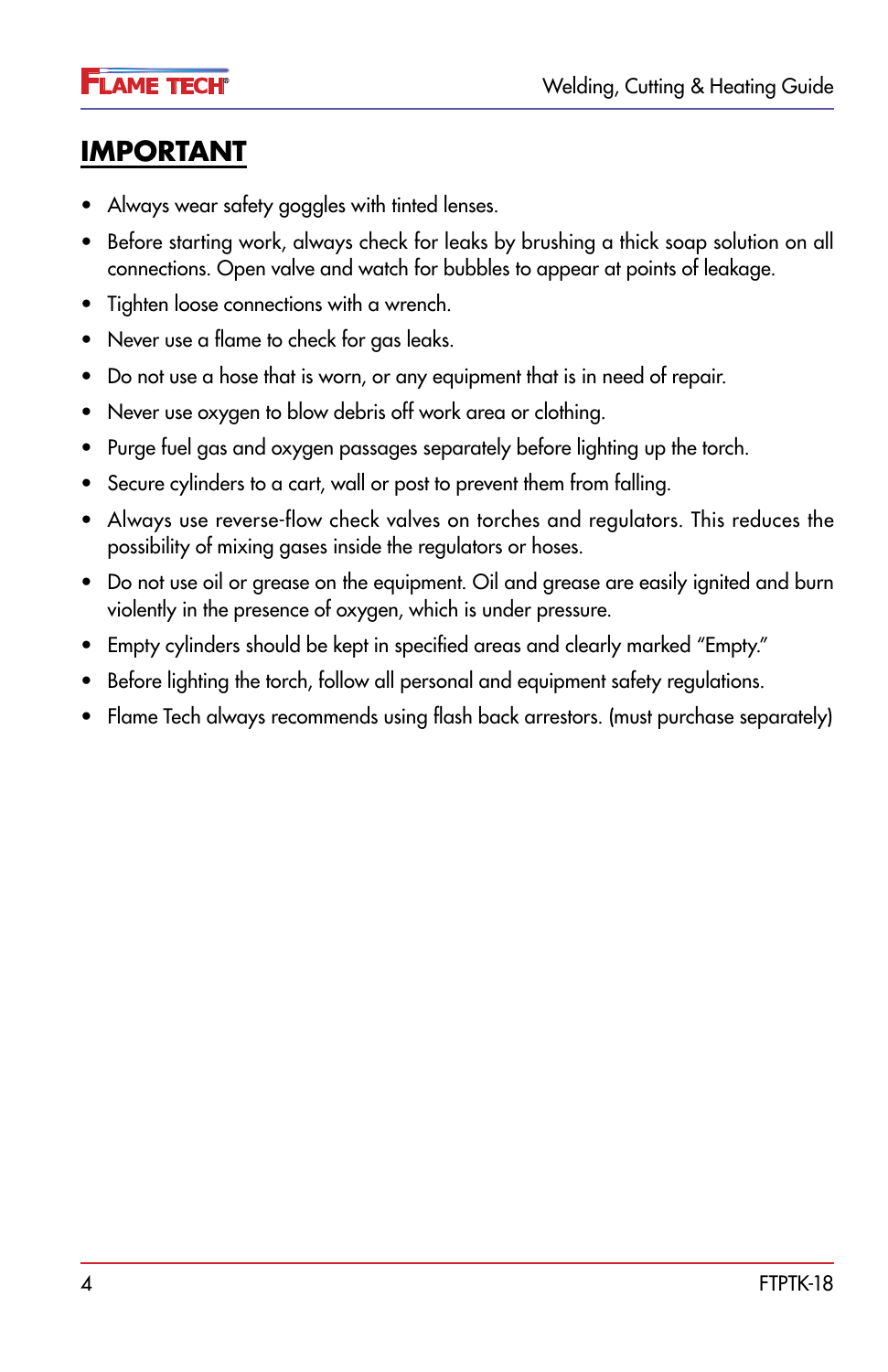### **Safety SIGNS FOUND IN THIS MANUAL**

Danger sign indicates a hazard that *will* cause death or serious injury if the dangerous situation is ignored.

Warning sign indicates a hazard that *could* cause death or serious injury if the warning is ignored.

Caution sign indicates a hazard that *may* cause minor or moderate injury if the caution is ignored. It also may indicate a hazard which will cause property damage, even if no one is injured.

Notice sign indicates any information pertaining to the product or its proper usage.

### **General safety**

Always keep an approved fire extinguisher accessible while performing oxy-fuel operations.

Never touch work pieces until completely cooled.

Keep work area well ventilated.

Flying sparks and hot metal can cause injury. Take necessary precautions to reduce the possibility of injury, such as protective clothing and shielding.

### **Protective Clothing & Shielding**

All persons operating this equipment or in the area, while this equipment is in use, must wear protective welding gear including:

- welding goggles/face shield/safety glasses (with side shield protection)
- flame resistant clothing
- leather welding gloves
- full foot protection

Oxy-fuel operations produce intense light, heat and ultraviolet (UV) rays. The intense light and UV rays can cause injury to eyes and skin. Eye protection must have a minimum shade of 5. Take all precautions to reduce the possibility of injury to eyes and skin.





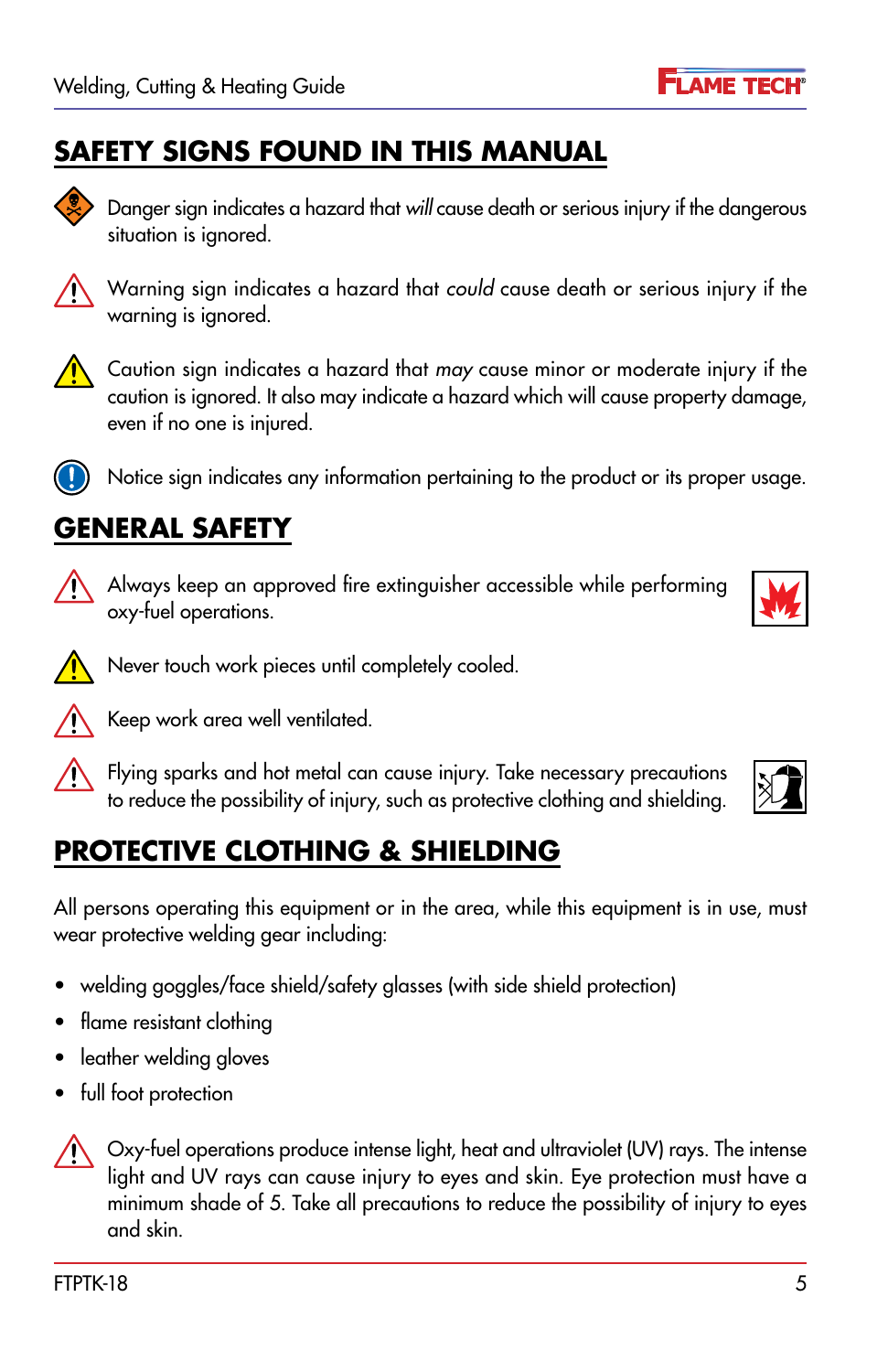

 $\bigwedge$  Oxy-fuel operations cause sparks and heat metal to temperatures that can cause severe burns. Take necessary precautions to reduce the possibility of obtaining skin and clothing burns.





Keep all clothing and protective equipment free of oil and grease. These substances can ignite and will burn violently in the presence of pure oxygen.



 $\bigwedge$  Wear ear plugs when welding or cutting overhead to prevent spatter or slag from falling into the ears.



 $\bigwedge$  Use flame resistant barriers as needed to protect others in the area from heat, sparks, intense light and ultraviolet rays.

### **Operational hazards**

There must be two (2) O-rings on the coupler cone end of the cutting attachment or welding nozzle mixer. The absence of either O-ring from the cone end can lead to flashback within the torch handle, cutting attachment or welding nozzle mixer.

Inspect the tapered seating surfaces on the cutting tip and in the cutting attachment  $\wedge$ head. Have a qualified technician resurface the seat area if it has dents or is burned. A poor seating surface may result in backfire or flashback.



**Combinator** The following instructions apply to acetylene gas only. Contact your gas supplier for information about other fuel gases.



When the flame goes out with a loud pop, it's called a backfire. Backfire can be caused by (1) operating the torch at lower pressures than required for the tip used, (2) touching the tip against the work, (3) overheating the tip or (4) the tip is obstructed. If backfire occurs, shut off the torch handle valves (oxygen first) and fix the problem before relighting the torch.



Flashback is a condition that results when the flame flashes back into the torch and burns inside with a shrill hissing or squealing noise. If flashback occurs, close the torch handle valves (oxygen first) immediately. Flashback generally indicates a problem that should be fixed. A clogged tip, valves functioning improperly or incorrect oxygen/acetylene pressure could lead to flashback. Be certain to find the cause before relighting the torch.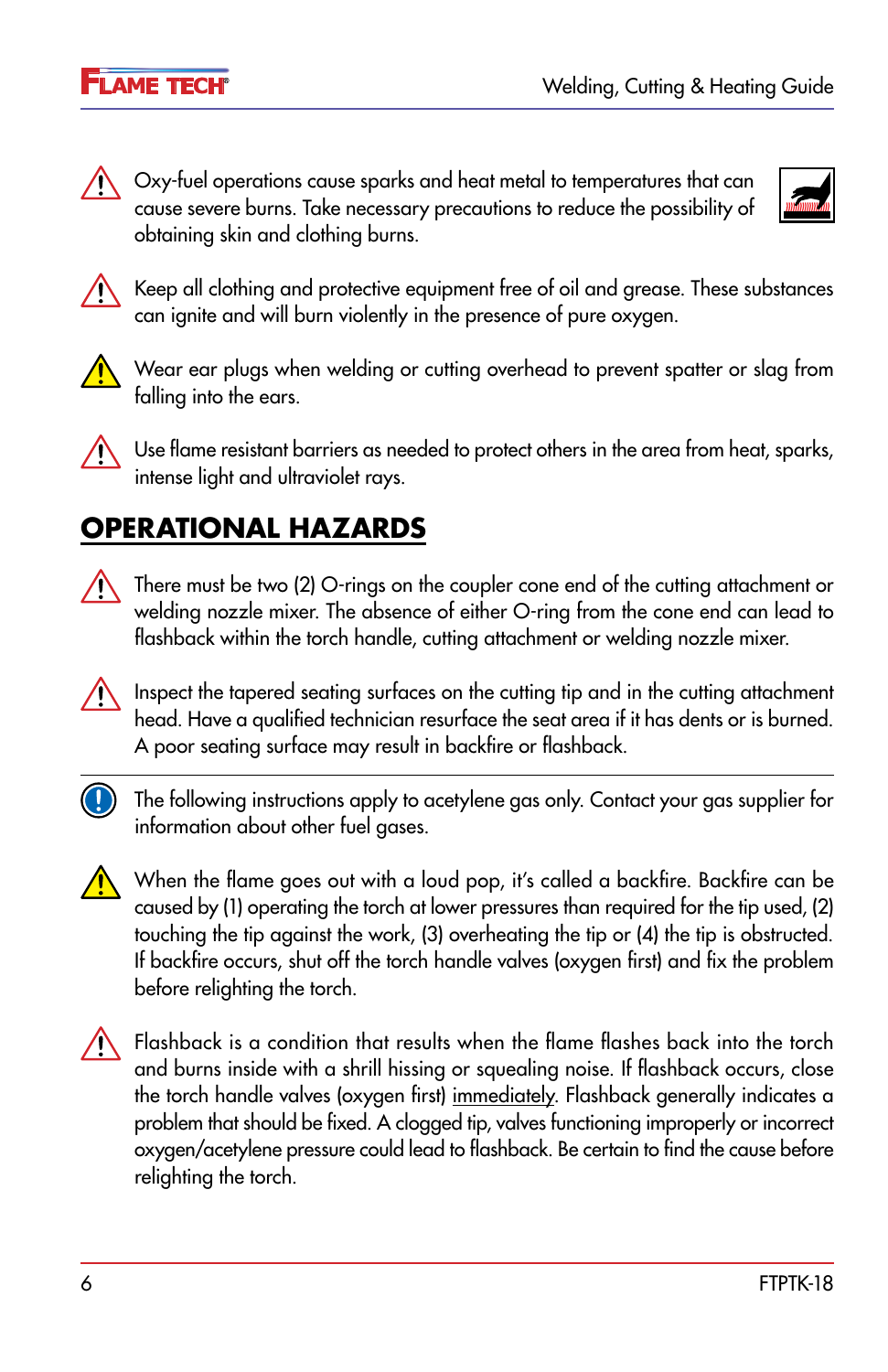

### **The parts of a regulator**

Regulators Included With This Kit VMOR-22 (Medium Duty Oxygen) VMAR-22 (Medium Duty Acetylene)

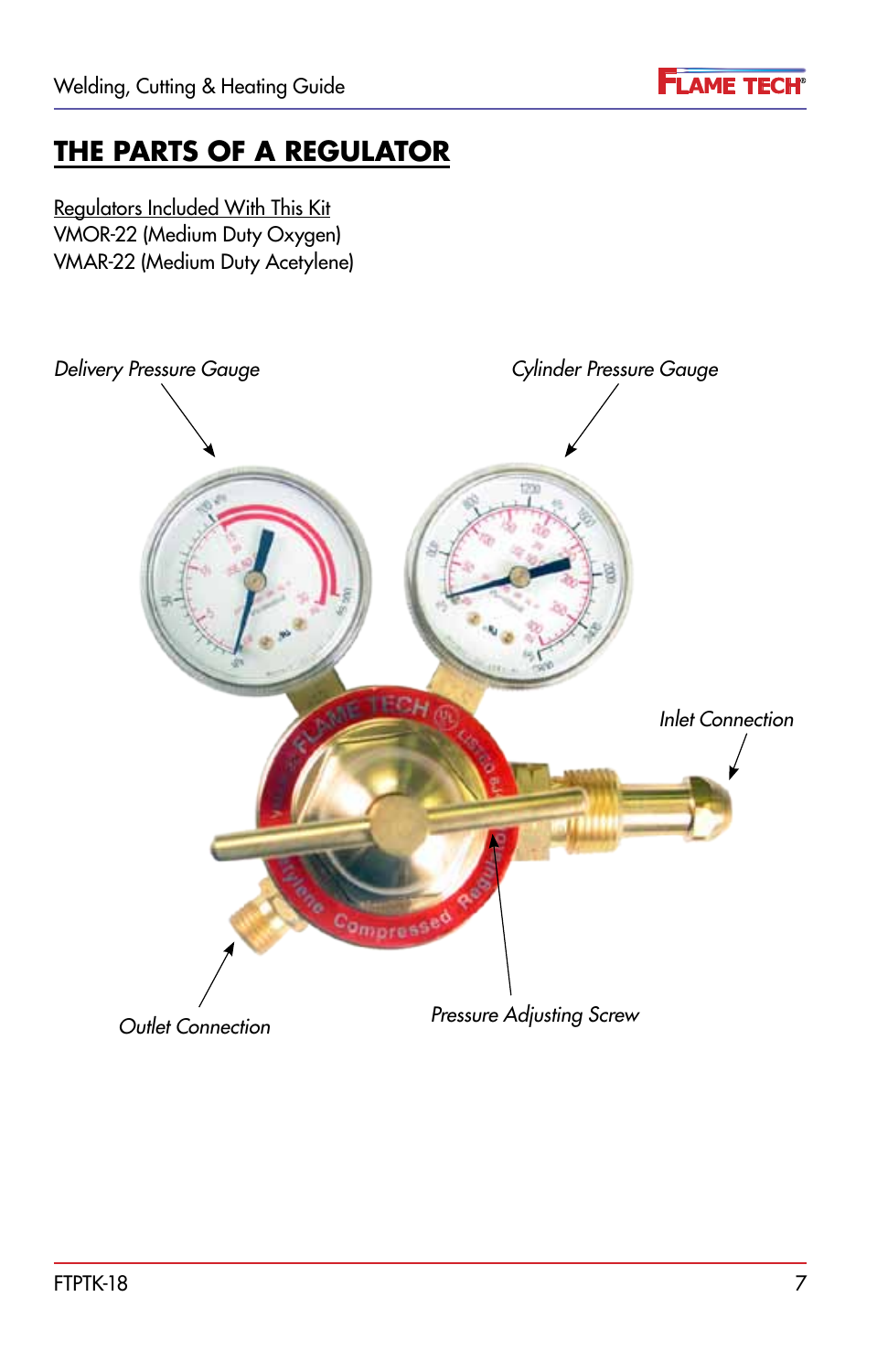

### **The parts of a cutting attachment**

Cutting Attachment Included With This Kit VCAM-22

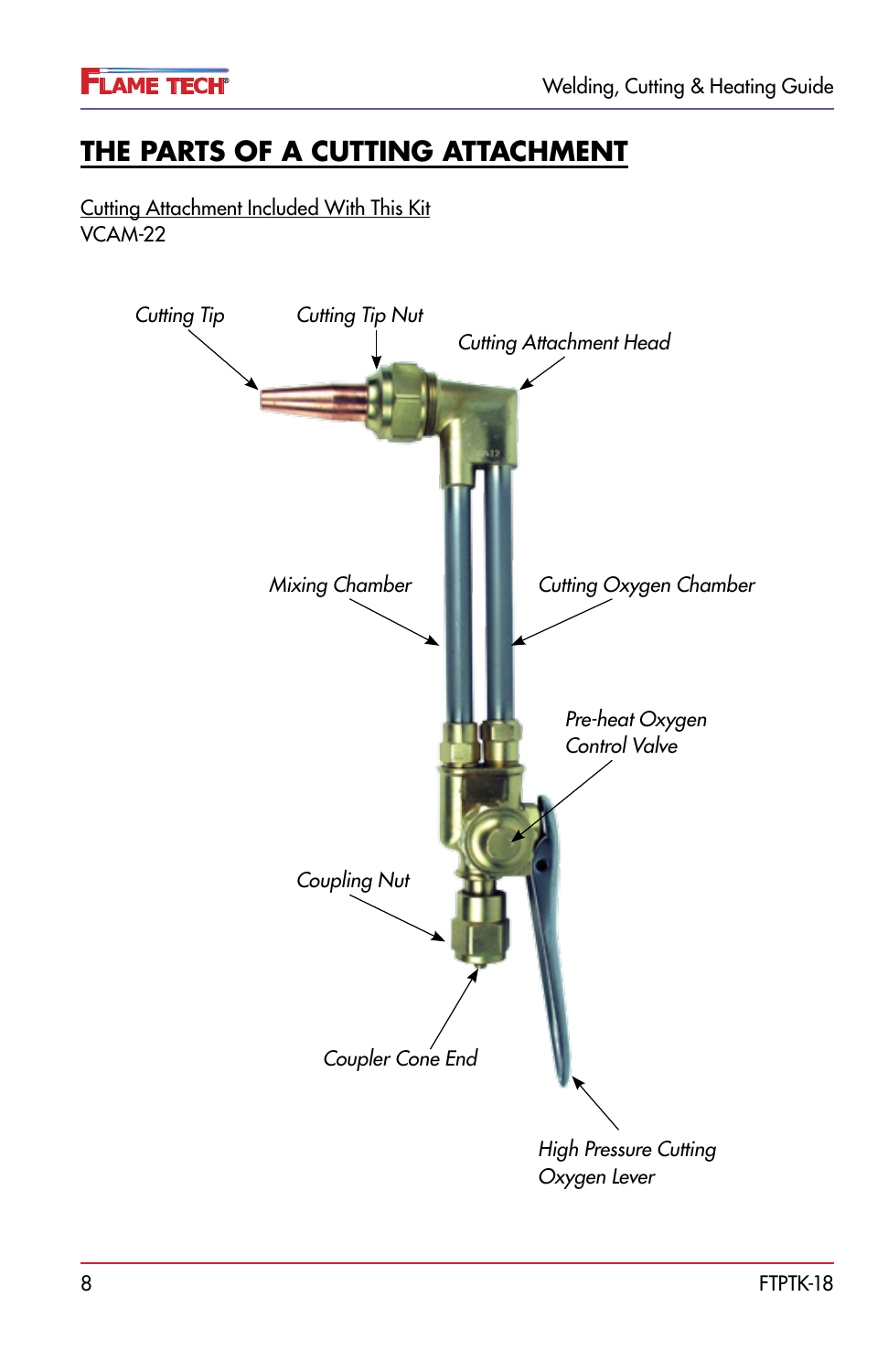

### **The parts of a welding torch handle**

Torch Handle Included With This Kit VTHM-22



### **The parts of a mixer and welding tip**

Welding Nozzle & Mixer Included With This Kit 2-W-1

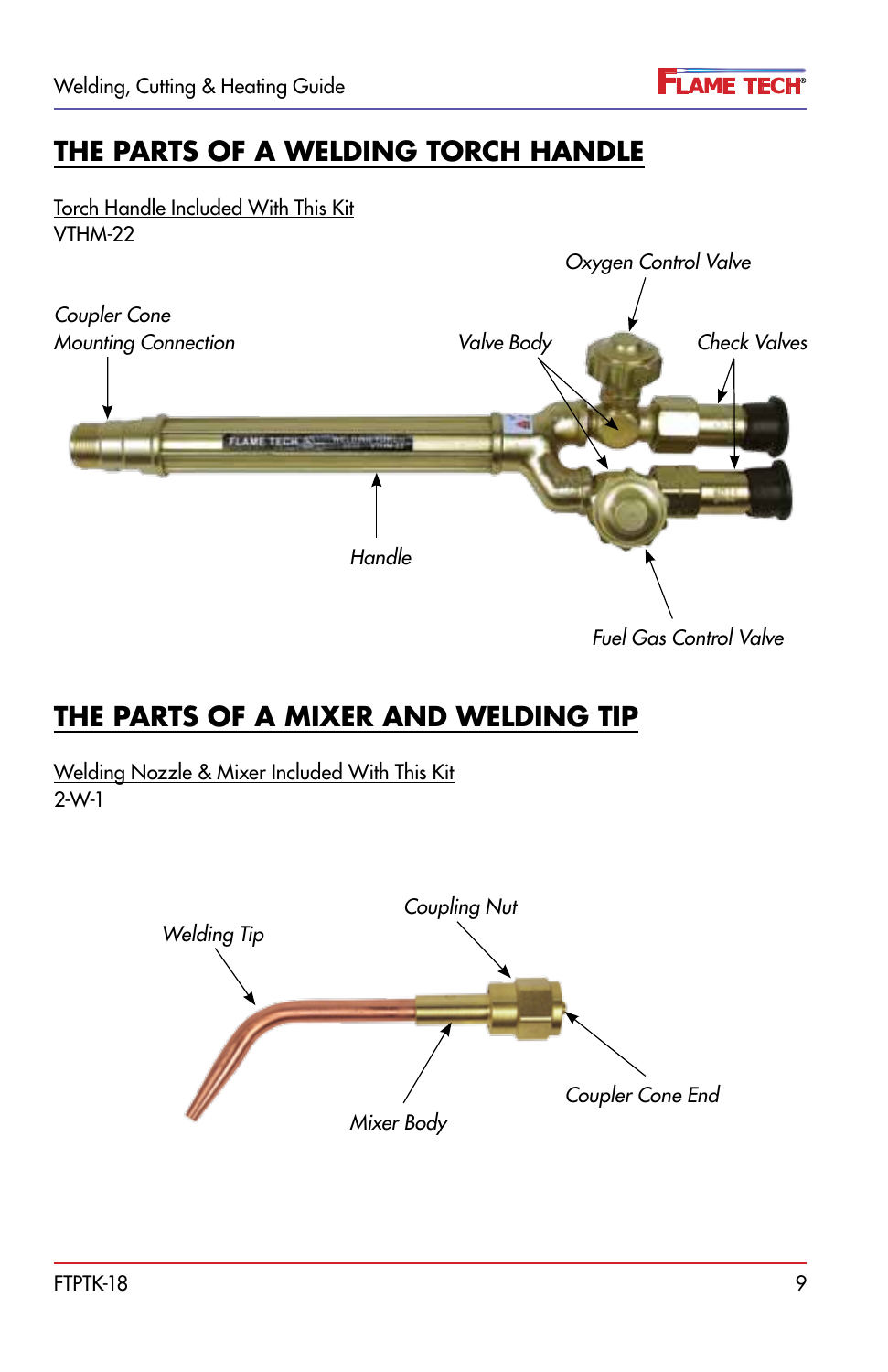### **Oxygen & acetylene set up and instruction**

# *Attaching the Regulators*

Open the cylinder valve slightly to blow out dirt, then close. Attach regulators to the cylinders and hoses to the regulators. Tighten all connections firmly with a wrench.



**(1)** NOTE: The acetylene connections are left-hand threads. The oxygen connections are right-hand threads.



Do not force the regulators onto the incorrect cylinder type.

# *Attaching the Torch*

Attach the acetylene hose (red) to the lefthand threaded torch valve marked "AC". Attach the oxygen hose (green) to the righthand threaded torch valve marked "OX."

 $\bigwedge$  Do not force the hoses onto the incorrect valve. Shut both valves on the torch handle before opening either cylinder.





# *Opening the Cylinders*

Be sure the adjusting screws of the regulators are free—that is, turned counter clockwise until loose. Completely open the oxygen and acetylene cylinder valves slowly.

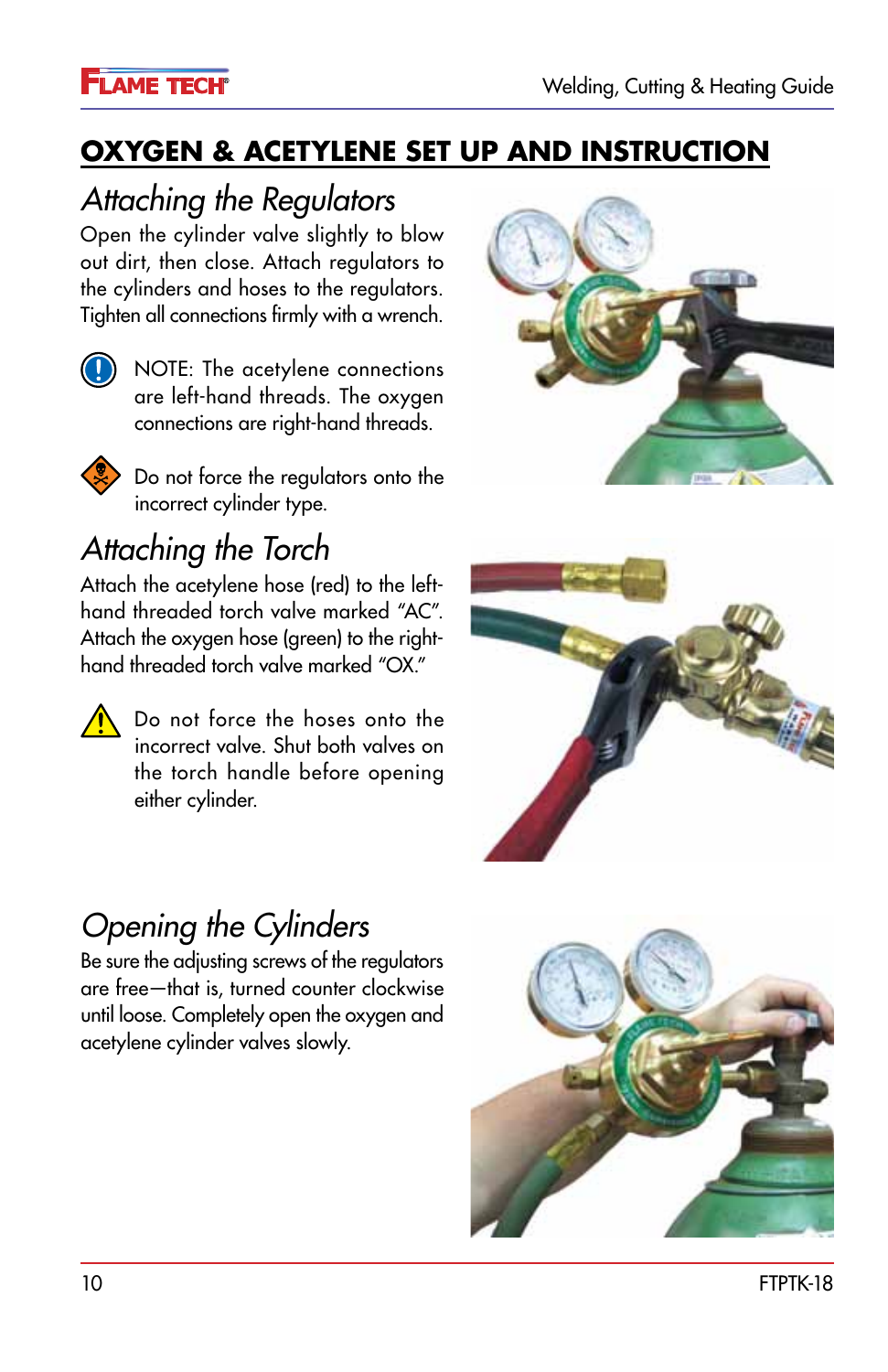

### *Adjusting the Pressure*

Turn the adjusting screw on each regulator clockwise until the desired working pressure for each gas is reached. This is shown on the low pressure (left) gauge on each regulator. The high pressure (right) gauge indicates how much pressure is left in the cylinder. Proper outlet pressures are shown on the tip charts on page 10 for welding and page 13 for cutting.



# *Installing the Cutting Tip*

If you are cutting, remove the tip nut from the head of the cutting attachment. Place the appropriate tip into the nut, and then thread the nut back onto the cutting attachment head and tighten it firmly into place using a wrench to about fifteen (15) foot pounds.



### *Lighting the Torch*

Open the fuel valve, on the cutting attachment, approximately one half turn and ignite the acetylene. Keep opening the fuel valve until the flame stops smoking excessively and the back of the flame leaves the end of the tip about 1/8", and then reduce the gas slightly to bring the flame back to the tip. Open the oxygen valve on the torch handle, until a bright inner cone appears on the flame. The point at which the feathery edges of the flame disappear and a sharp inner cone is visible is called the "Neutral Flame."

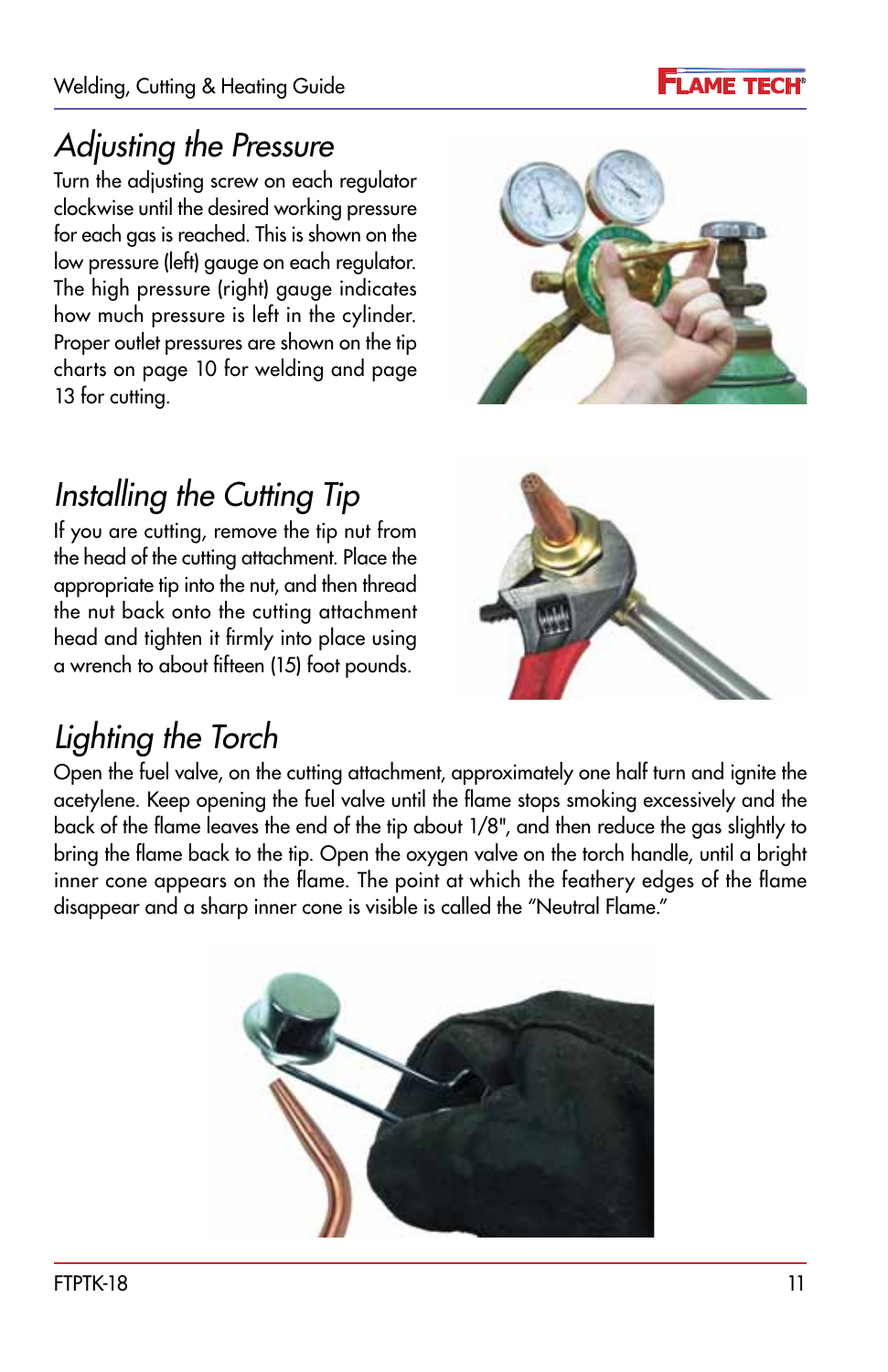### **Gas Welding Procedures**

Gas welding is a method of joining similar metal parts together by heating the adjacent surfaces, to the melting point, with an oxy-acetylene flame, and then allowing the parts to fuse together. A filler metal is required on all materials 3/16" or more. The resulting weld is as strong as the parent metal.

All metal should be cleaned before welding. Oil, grease, rust, scale or other impurities affect the weld quality or tensile strength. Metal 3/16" or more thick should be beveled before welding. When the beveled sides are joined, a filler rod of the same material is necessary.

The welding tip chart below shows the proper tip sizes and oxygen & acetylene pressures related to the size metal to be welded. The chart should serve as a handy guide to be referred to often. If too large a tip is used and the flame softened, the tip heats up unnecessarily and is often accompanied by a popping noise which splatters the weld puddle. Too hot of a flame burns the material, and too small of a flame is not big enough get the job done.

A neutral flame is used for almost all gas welding. The oxy-acetylene flame consumes all oxygen in the air around the welding area, which leaves an uncontaminated weld area and a weld of maximum strength. An oxidizing flame is rarely used. A carburizing flame is occasionally helpful when flame hardening or brazing.



#### **Welding rods**

Rods are available for all types of welding, including mild steel, cast iron and aluminum, in the following sizes: 1/16", 3/32", 5/32", 3/16" and 1/4". The size needed will be determined by the type of weld, the thickness of the metal and the amount of filler metal required.

| Metal<br>Thickness (in.) | <b>Tip Size</b> | Rod Size     | Oxygen<br>Pressure (psi) | Acetylene<br>Pressure (psi) |  |
|--------------------------|-----------------|--------------|--------------------------|-----------------------------|--|
| 3/64                     |                 | 1/16         |                          |                             |  |
| 1/16                     |                 | 1/16         |                          |                             |  |
| 3/32                     |                 | 3/32         |                          |                             |  |
| 1/8                      |                 | 1/8          |                          |                             |  |
| 3/16<br>1/4 – 3/8        |                 | 5/32         | 12                       |                             |  |
|                          |                 | $3/16 - 1/4$ | 14                       | າດ                          |  |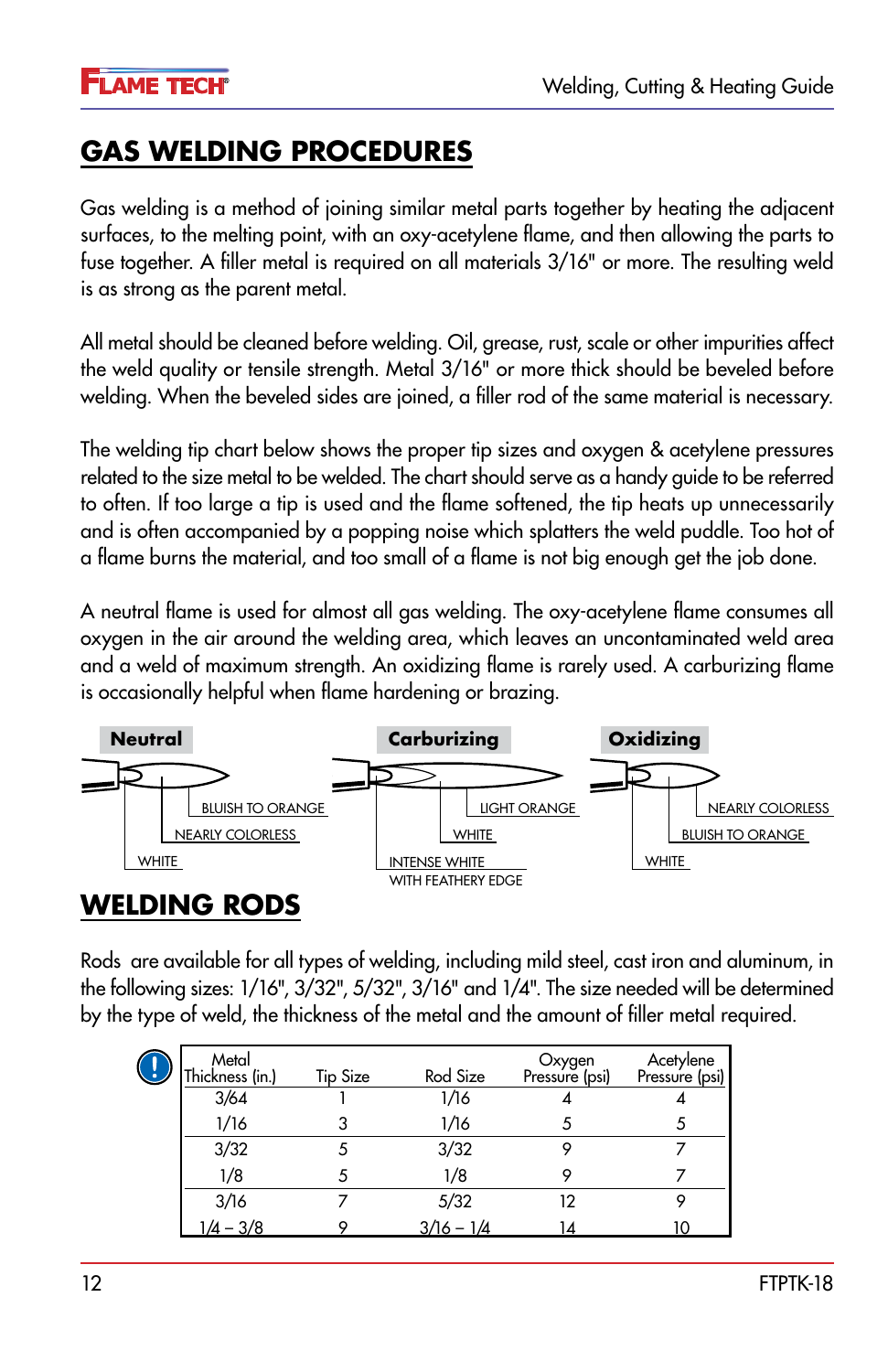### **Welding Practices and Exercises**

*Gas welding is not a difficult art. The following exercises are good practice and may help make subsequent welding jobs easier and of better quality.*

Exercise 1 Use a small welding tip and set proper pressures (see chart on page 10.) Point the flame directly on the material (1/8" steel stock is suggested) with the flame cone just above the metal's surface. When a puddle is formed, slowly move the torch back and forth to move the puddle across the metal. It is necessary to have good penetration, which comes from a deep puddle. When moving the puddle, it's helpful to lean the tip about 45° away from the direction you want the puddle to move.

Exercise 2 Place two pieces of 1/8" steel together, as to the right. Make the puddle again, and then with a back and forth motion, move the puddle along the seam. Go slowly to get good penetration. This can be checked by turning the parts over after the melted metal has solidified. The penetration should be visible from the bottom side. Test the weld strength by attempting to tear the parts apart after they have cooled.

Repeat Exercise 2, but add a welding rod this time. While the flame is directed at metal to create a puddle, put the rod into the flame. When it gets red, maintain this temperature by moving it in and out of the flame. Once the weld has started, dip the rod into the puddle. This builds up the weld so that the top is rounded instead of concave, as when no rod was used. Remember, a welding rod is necessary on all double joints. Once experienced, most welders prefer to use rods at all times, regardless of how thin the metal.

Metal 3/16" or thicker should be beveled before welding. A 30° bevel on each piece is best. This is necessary to obtain good penetration through the entire thickness. A rod is necessary as filler metal on all welds made from beveled edges. Once the torch movement and puddle control are mastered, most welders can make vertical, horizontal or flat welds. Good quality welding is a skill that pays for itself.









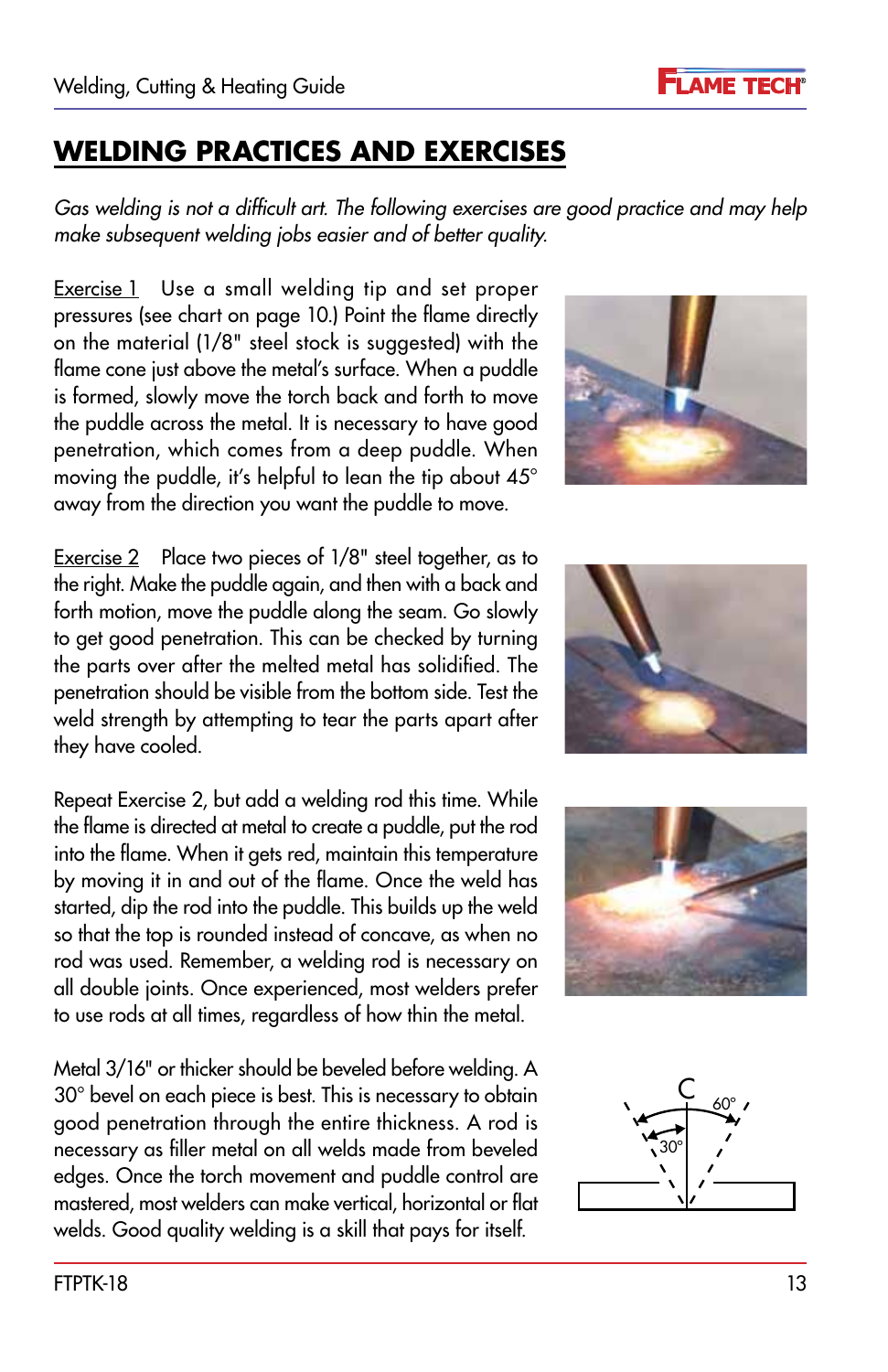### **Braze welding**



Braze welding differs from gas welding because the two pieces of material are not fused together. The brazing rod melts at a lower temperature than the parent metal. The braze strength comes from the surface overlay of the brazing rod.

The advantage of braze welding over gas welding is that it's the best way to join dissimilar metals or to repair cast iron. For instance, braze welding is the correct way to fix a pump water jacket. Almost any two metals can be joined, except aluminum and magnesium. Braze welding is separated into two types, depending on the type of rod used.

Bronze is less expensive than silver, and should be used when the fit between the two metals is not close. The metals must be cleaned well, and then the flame is played onto them until they become a dull red color. Both pieces must be of equal temperature or the rod will not flow properly onto both pieces. Heat the rod by placing it in the flame, and then dip it into the can of flux. Notice that the heat causes flux to stick to the rod. If a pre-fluxed rod is used, the heating and dipping step may be eliminated. Once the rod is fluxed and the metals brought to the proper temperature, touch the rod to the joint, and then melt the rod with the flame. The rod then flows over the heated area, bonding the metals together. Abundant flux must be used. Without enough flux, the rod does not "stick" to the metals.

Silver brazing is a little faster than bronze brazing. This is because silver melts at a lower temperature and less heat is required; however, the joint must fit together tightly. Bronze bridges a gap much better than silver. Instead of putting the flux onto the silver rod, the joint should be painted with flux. The way to determine when the metals are at proper temperature is to watch the flux. When it bubbles, it's time to apply the silver. Silver melts as it's touched to the seam and flows over the fluxed area.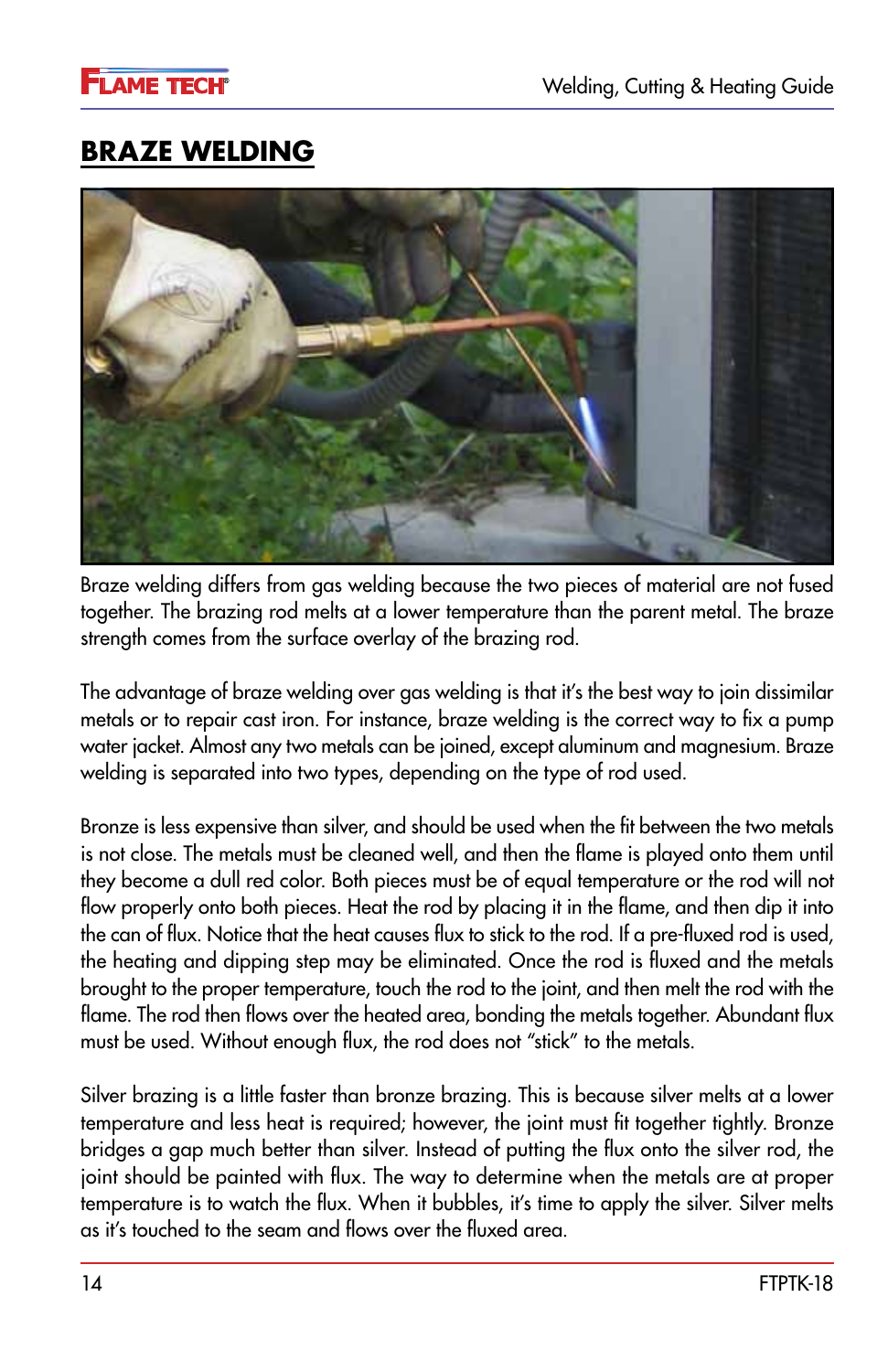

### **Flame cutting**



Flame cutting is a simple process that can be quickly mastered. Only steel can be cut with the oxy-acetylene method, since cast iron, stainless steel, aluminum, brass and other ferrous metals do not burn the way steel does.

The way to cut steel is to heat it to its kindling temperature (a red color) and burn it rapidly with pure oxygen. A cutting torch provides both the preheat and pure oxygen cutting stream. Acetylene and oxygen are combined in the torch head and burn at the torch tip with a 6000° flame; these are the preheat flames. The center hole in the cutting tip is the cutting oxygen hole, through which pure oxygen (not mixed with acetylene) flows to cut the steel after the metal is sufficiently preheated.

### **Cutting tips**

Cutting tips are available in a wide range of sizes. Steel thickness determines the proper tip size. Refer to the chart below for correct pressures and tip sizes.

|                           | Tip<br><b>Size</b> | <b>Cutting Oxygen</b>          |                     | Pre-heat              | <b>Acetylene</b>               |                     |                            |               |
|---------------------------|--------------------|--------------------------------|---------------------|-----------------------|--------------------------------|---------------------|----------------------------|---------------|
| Metal<br><b>Thickness</b> |                    | <b>Pressure</b><br><b>PSIG</b> | Flow<br><b>SCFH</b> | Oxygen<br><b>PSIG</b> | <b>Pressure</b><br><b>PSIG</b> | Flow<br><b>SCFH</b> | <b>Speed</b><br><b>IPM</b> | Kerf<br>Width |
| 1/4"                      | 00                 | $20 - 25$                      | $30 - 35$           | $3 - 5$               | $3 - 5$                        | $6 - 11$            | $20 - 30$                  | .05"          |
| 1/2"                      | 0                  | $30 - 35$                      | $60 - 65$           | 3-6                   | $3 - 5$                        | $9 - 16$            | $16-22$                    | .06"          |
| 3/4"                      |                    | $30 - 35$                      | 80-85               | $4 - 7$               | $3 - 5$                        | $8 - 13$            | $15-20$                    | .07"          |
| 11                        | $\overline{2}$     | $35 - 40$                      | 104-160             | $4 - 8$               | $3-6$                          | $10-18$             | $13-18$                    | .09"          |
| 2"                        | 3                  | $40 - 45$                      | 210-240             | $5-10$                | $4 - 8$                        | 14-24               | $10-12$                    | .11"          |
| 3"                        | 4                  | $40 - 45$                      | 280-320             | $5-10$                | $5-11$                         | 18-28               | $10-12$                    | .12"          |
| 4"                        | 5                  | 45-55                          | 390-450             | $6 - 12$              | $6 - 13$                       | $22 - 30$           | $6-9$                      | .15"          |

#### **TYPES 1-101 and 3-101 (Oxy-acetylene)**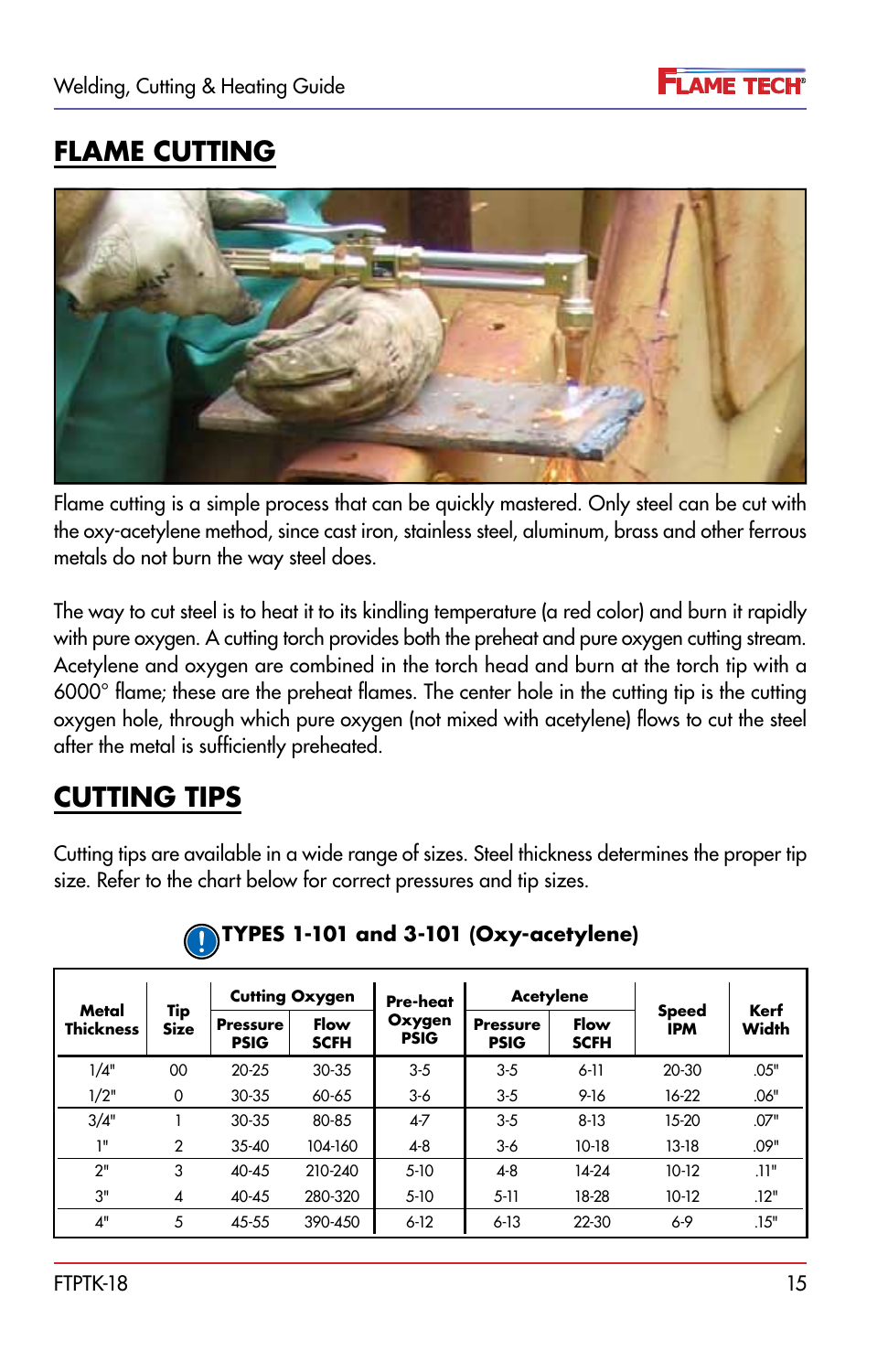#### **FLAME TECH<sup>®</sup>**

### **Gas cutting procedures**

After tightly securing the tip to the cutting torch, setting proper regulator pressure and obtaining a neutral flame:

- 1. Before lighting, open the oxygen valve on the torch handle one full turn. NOTE: Make all oxygen adjustments with the valve on the cutting attachment.
- 2. Move the flame to the edge of the steel and position the preheat cones just above the metal.
- 3. When the steel becomes red, slowly depress the cutting oxygen lever to release the oxygen stream to cut through the steel.
- 4. Slowly move the torch in the direction of the cut. The correct cutting speed is accompanied by a sputtering sound and a steady stream of sparks. This results in a clean, slag free cut with square top and bottom edges.

Too fast of a movement does not allow enough time for the oxygen stream to cut all the way through the metal. Slag fills the kerf (previously cut line) and the two pieces are not severed completely.

Too slow of a movement leaves a rounded top edge with slag sticking to the bottom of the metal.

The size of the preheat flame determines how quickly the cut can be started. Often, a small preheat flame is desirable to conserve gases and prevent melting the top edges.



Shows regular surface with slightly sloping drag lines. Surface can be used without machining.



Not enough time is allowed for slag to blow out of the kerf.



**Extremely Slow**

Produces pressure marks which indicate too much oxygen for cutting conditions. The cut face is often slightly concave.



**Too Hot Preheat**

Rounded top edge caused by too much preheat. Excess preheat does not increase cutting speed. It only wastes gases.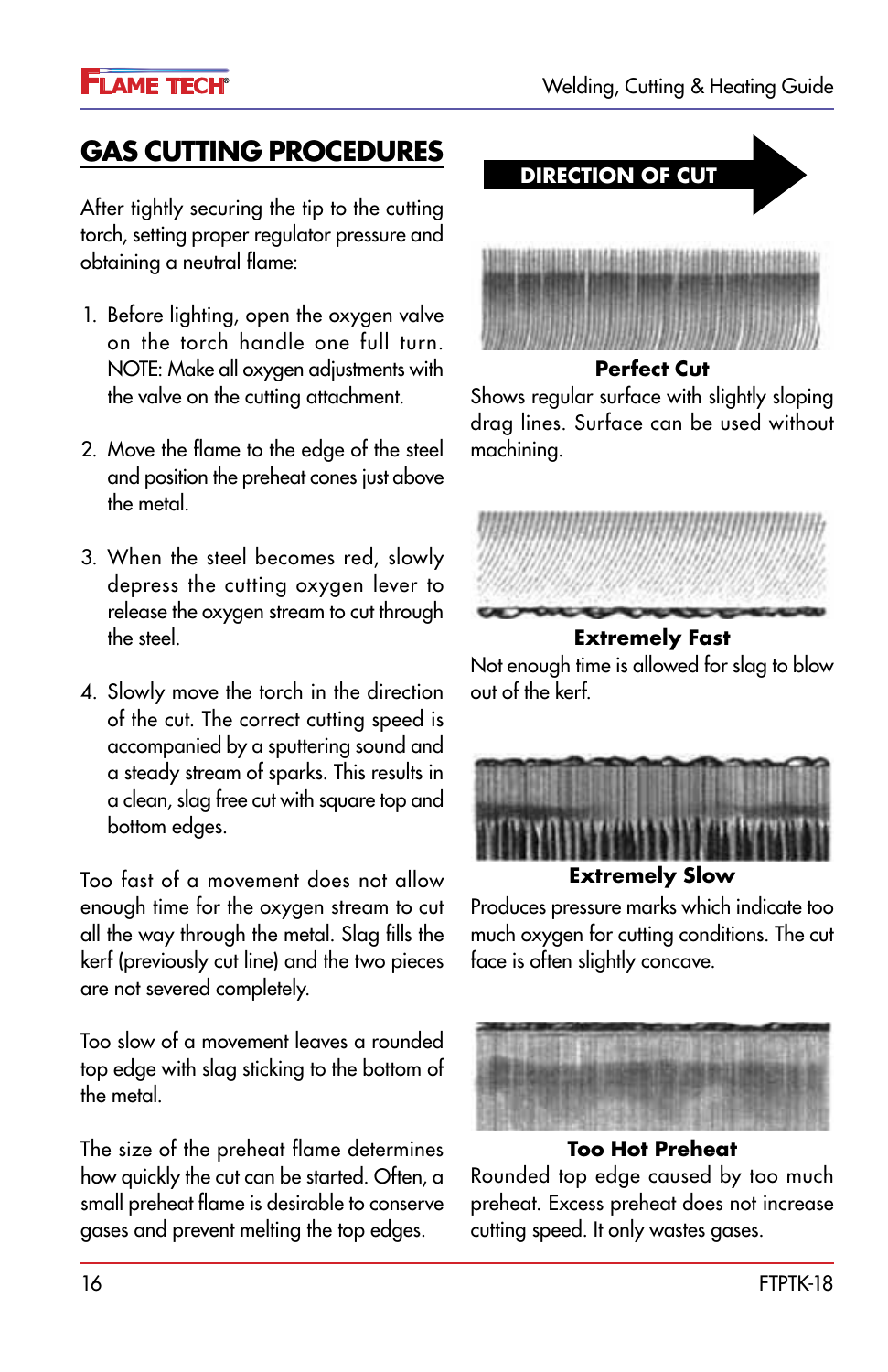

## **Troubleshooting Chart**

| <b>Trouble</b>                                    | <b>Probable Cause</b>                                             | Remedy                                                                    |  |  |
|---------------------------------------------------|-------------------------------------------------------------------|---------------------------------------------------------------------------|--|--|
| Welding Tip Popping                               | Tip operating pressure<br>is too low                              | Increase pressure and<br>consult appropriate tip<br>chart for information |  |  |
|                                                   | Tip is too large                                                  | Use next smaller tip size                                                 |  |  |
|                                                   | Too close to parts                                                | Move further from parts                                                   |  |  |
| Flames are not clearly<br>defined, smooth or even | Dirty tip                                                         | Clean with tip cleaner or<br>replace tip                                  |  |  |
| Regulator not holding<br>constant pressure        | Defective seat                                                    | Replace regulator                                                         |  |  |
| Cutting tip popping                               | Tip too loose                                                     | Tighten tip nut with<br>a wrench                                          |  |  |
|                                                   | Nicked tip seat                                                   | Replace tip                                                               |  |  |
|                                                   | Nicked torch seat                                                 | Reseat torch                                                              |  |  |
| Leak around torch<br>handle valve packing nut     | Valve packing nut<br>is loose                                     | Tighten valve packing nut<br>with a wrench                                |  |  |
| Gas is difficult to light                         | Too much pressure                                                 | Consult appropriate tip<br>chart and adjust pressure                      |  |  |
| Flame changes while<br>cutting                    | Oxygen needle valve<br>on torch handle is not<br>open wide enough | Open oxygen valve more                                                    |  |  |
|                                                   | Oxygen cylinder<br>almost empty                                   | Replace cylinder with a<br>full one                                       |  |  |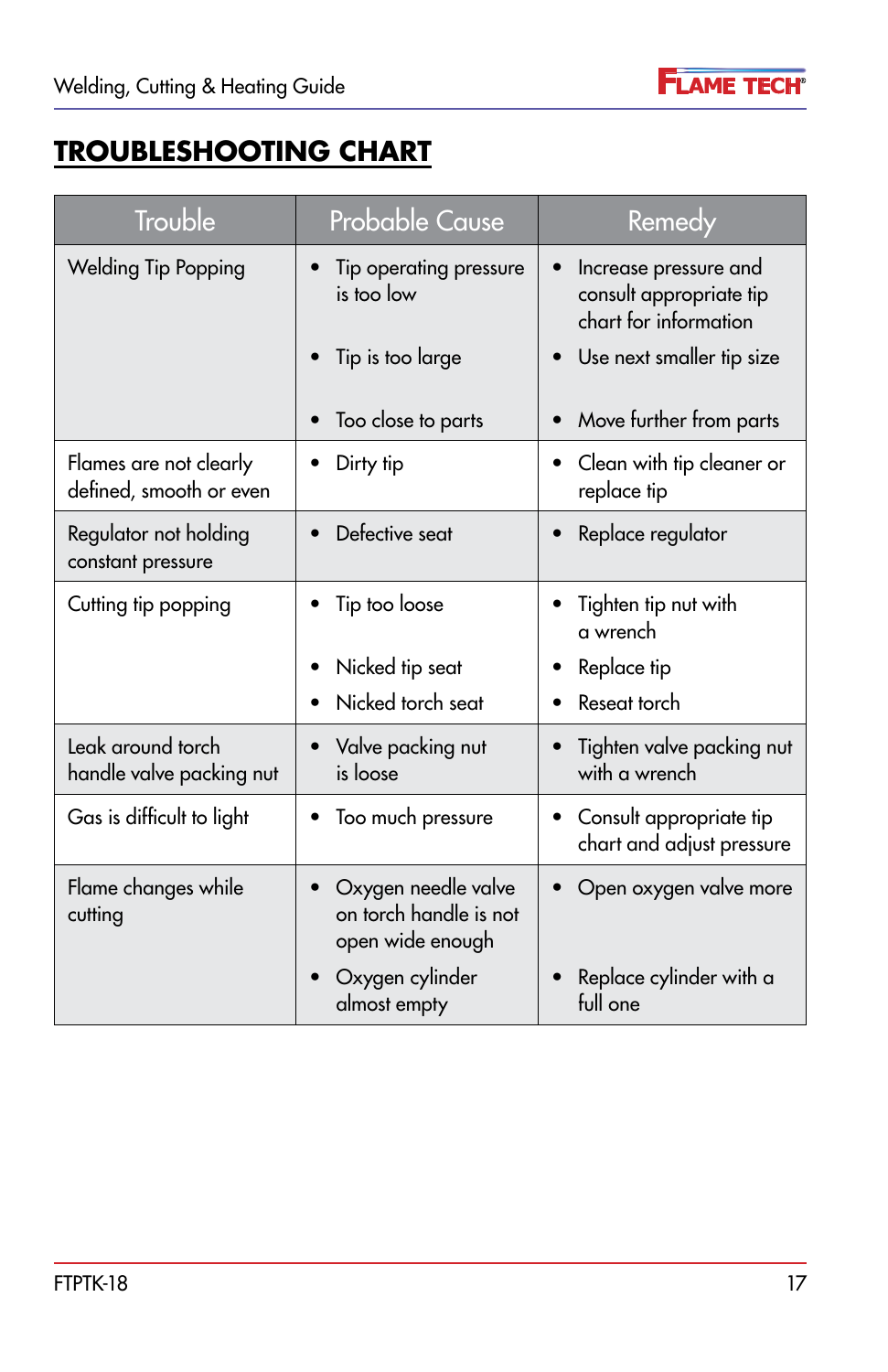

#### **NOTICE**

Some parts and accessories manufactured by others may fit this brand cutting and welding apparatus. For your own protection, use only the apparatus accessories sold where you originally purchased this apparatus.

#### **NOTES**

#### **Warranty**

The Company warrants each new product or parts thereof to be free from defects in workmanship and material one year from the date of purchase by the user as a result of normal use and service. The Company will replace the part or parts so determined by it to be defective with new parts, at Company's cost and expense. This warranty is exclusive, and there are no other warranties or representations, expressed or implied.